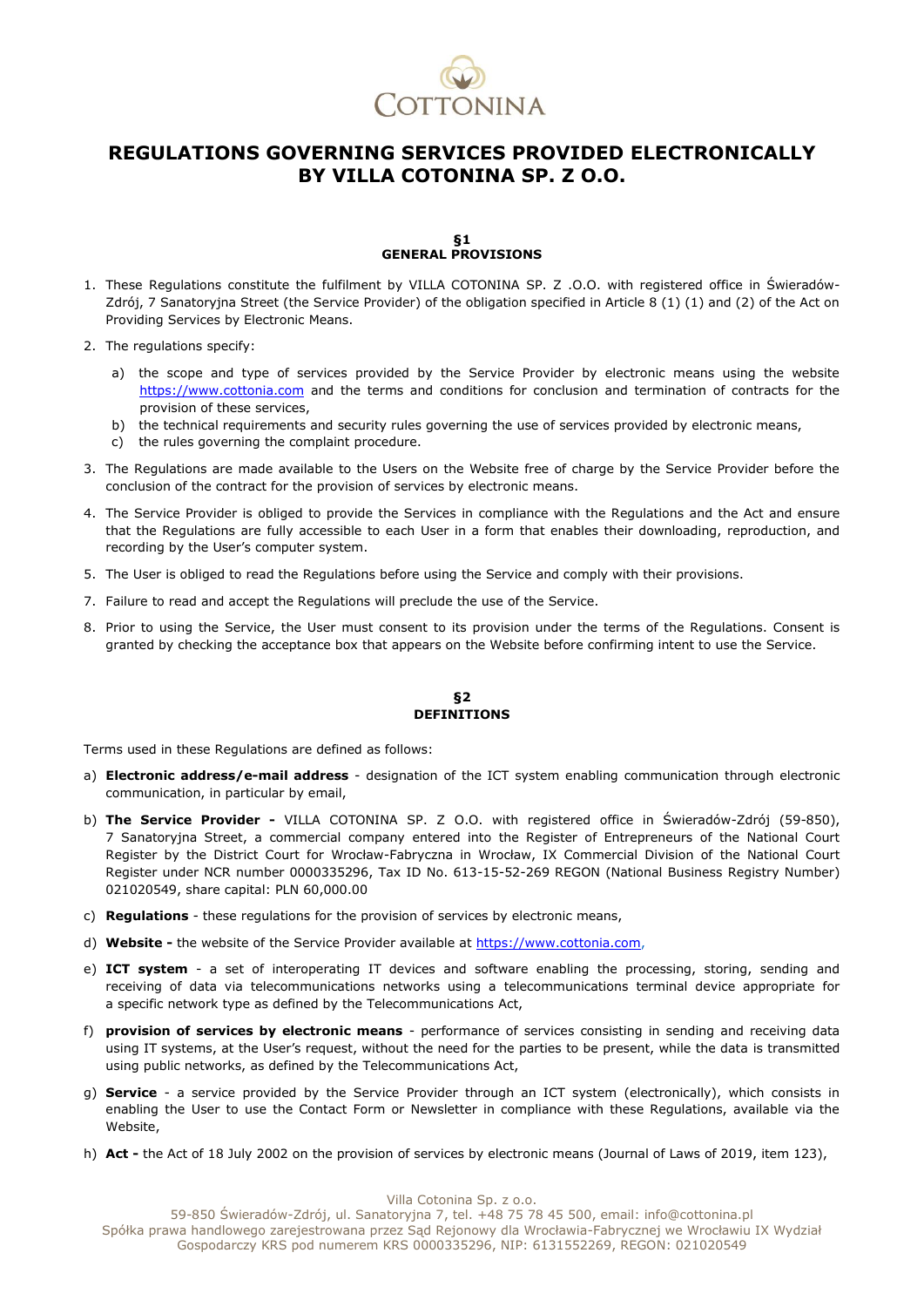

i) **User** - natural person, legal person or non-corporate entity, using the Service provided by the Service Provider through the Website via a form made available on the Website.

#### **§3 PROVISION OF SERVICES BY ELECTRONIC MEANS**

- 1. The Service Provider undertakes to provide the Users with the following activities constituting the provision of services by electronic means:
	- a) **Newsletter**  information of commercial or marketing nature concerning offers, promotions or services provided by the Service Provider, sent periodically and free of charge to the User, upon prior consent, to the email address indicated by the User,
	- b) **Contact Form** a module for communication between the User and Service Provider, enabling the User to obtain information on the Service Provider's business, its offerings, availability of services provided as part of its business or other information concerning the Service Provider, made available to the User free of charge on the Service Provider's Website.
- 2. Use of the Services by the User requires:
	- a) access to a terminal device that permits the use of the Internet,
	- b) Internet access,
	- c) the possibility of using a web browser that permits the display of websites, with cookies and other similar technologies enabled,
	- d) possession of an electronic address (email),
	- e) reading these Regulations.
- 4. The User using the Services is obliged:
	- a) to use the Services lawfully and in a manner that does not violate the personal rights of the Service Provider or any third party or contravene common decency,
	- b) to refrain from transmitting to the Service Provider content that is offensive or violates the law, including copyright law,
	- c) to refrain from using the Services to publish advertisements and any information of a commercial nature, including, in particular, by disseminating unsolicited commercial information,
	- d) to refrain from taking any action that may hinder or interfere with the provision of the Services.
- 5. The Service Provider reserves the right to refuse or cease to provide the Services in the event of:
	- a) violation of generally applicable law by the User,
	- b) infringement of the provisions of the Regulations by the User,
	- c) the User's provision of erroneous or false data (which results in the inability to perform the Services correctly,
	- d) any action taken by the User that disrupts the Website's operation or interferes with the use of the Services by other Users,
	- e) temporary cessation of the provision of the Services due to maintenance activities, modification of the Website's rules, or other reasons.

#### **§4 CONTACT FORM**

- 1. The contract for the provision of Service in the form of a Contact Form is concluded for a definite period and terminates once the User receives an answer to the question submitted to the Service Provider via the Contact Form.
- 2. The Contact Form is made available to Users under the "*CONTACT"* tab found on the website's main page, on the left-hand side, at the bottom of the Website.
- 3. The conclusion of the contract for the provision of the Contact Form service requires the User to take the following actions:
	- a) filling in the fields of the Contact Form by providing an email address, name and surname, telephone number and the message content (question, request for information, etc.),
	- Villa Cotonina Sp. z o.o. b) accepting the Regulations by ticking the acceptance box with the following content: "*I confirm that I have read and understood the provisions of the Privacy Policy and the Regulations governing the provision of services by*

59-850 Świeradów-Zdrój, ul. Sanatoryjna 7, tel. +48 75 78 45 500, email: info@cottonina.pl Spółka prawa handlowego zarejestrowana przez Sąd Rejonowy dla Wrocławia-Fabrycznej we Wrocławiu IX Wydział Gospodarczy KRS pod numerem KRS 0000335296, NIP: 6131552269, REGON: 021020549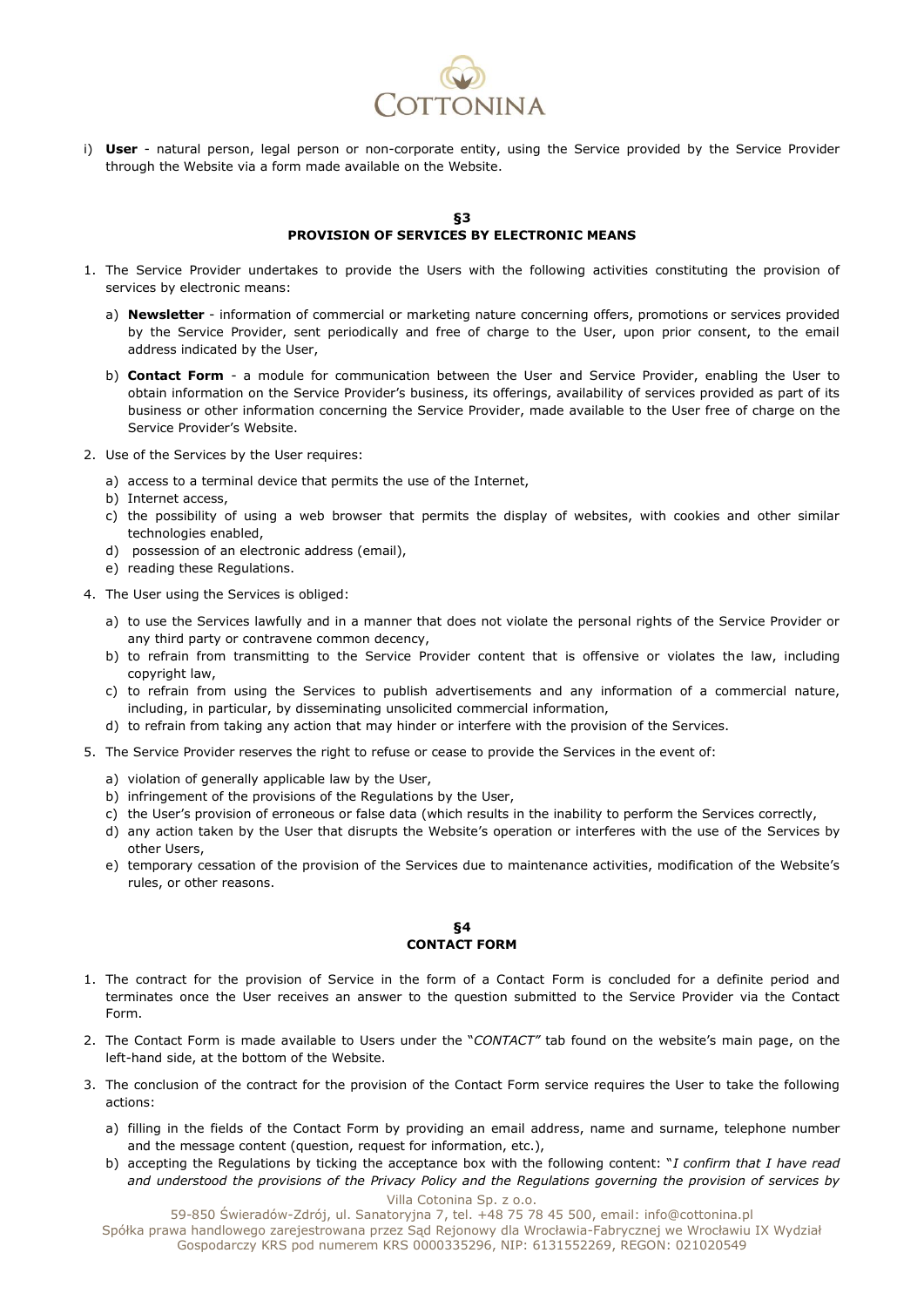

*electronic means at Villa Cotonina Sp. z o.o. , 7 Sanatoryjna Street, 59-850 Świeradów-Zdrój*. *I consent to the processing of my personal data by Villa Cotonina Sp. z o.o. to the extent necessary to provide the Contact Form service in compliance with the Privacy Policy and the Regulations.*"

- c) clicking on the button "*SEND FORM*".
- 4. The User's performance of the activities indicated in section 3 is tantamount to:
	- a) giving consent to provide the Contact Form service by the Service Provider,
	- b) the User's consent to processing their personal data by the Service Provider to provide the Contact Form service.
- 5. The Service Provider reserves the right to discontinue the Contact Form service at any time.

## **§5 NEWSLETTER**

- 1. The Newsletter service is provided free of charge for an indefinite period.
- 2. The Newsletter service shall be available in the "STAY UPDATED" section at the bottom of the main page of the Website
- 3. The conclusion of an agreement for the provision of the Newsletter service shall require correct completion of the fields in the subscription form by ticking the topic of interest to the User in the checkbox, and the User providing the following:
	- a) email address,
	- c) name,
	- d) telephone number (optional),
	- e) ticking the checkbox indicating consent to the processing of personal data,
	- f) ticking the checkbox indicating acceptance of the Regulations on the provision of services by electronic means and consent to the receipt of commercial information by electronic means,
	- g) clicking on the "*SAVE*" button.
- 4. The Newsletter service can also be subscribed to by those Users who make a reservation for a stay in a hotel facility of the Service Provider in the booking engine on the Website or directly at the Service Provider's premises at the hotel's Reception Desk.
- 5. Content sent to the User within the Newsletter service may contain information that takes into account the User's specific interests and preferences, determined based on the User's history of visits to the Website and statistical data on the bookmarks and topics viewed.
- 6. The User may resign from the Newsletter service at any time. Resignation requires one of the following actions:
	- a) using the active link contained in each Newsletter message sent to the User, in the bottom margin, and then clicking on the "*SEND*" button,
	- sending a resignation statement to the Service Provider from the electronic address (email), which was submitted for subscription within the Newsletter service to the electronic address (email): [info@cottonina.pl](mailto:info@cottonina.pl)
- 7. The Service Provider reserves the right to discontinue the Newsletter service at any time.

#### **§6 SAFETY RULES**

- 1. The use of the Services may be associated with the standard risks of using the Internet. The user should take appropriate steps to minimize this risk.
- 2. In providing services by electronic means, the Service Provider ensures the security of information and documents transmitted via electronic communication channels with due diligence and using appropriate technical solutions.
- 3. User is obliged to comply with the recommendations of the Service Provider in terms of security rules for services provided by the Service Provider electronically.
- 4. The fundamental safety principles of the Services provided, which the User should observe, include:
	- a) use of legal software that is regularly updated,

Villa Cotonina Sp. z o.o.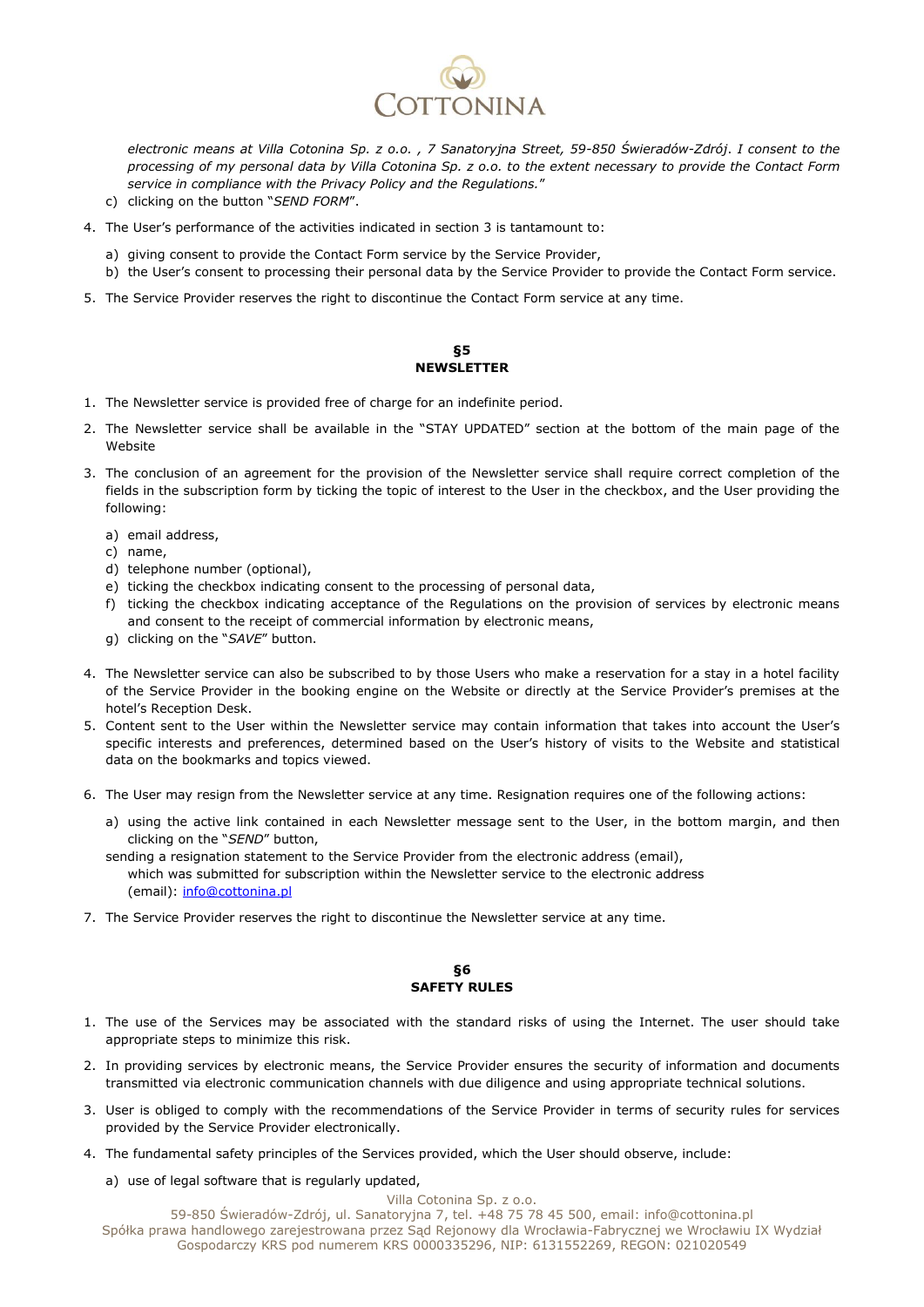

- b) use of software, with current updates, to protect against malware such as viruses, worms, Trojan horses, spyware, unwanted messages; use of firewalls,
- c) avoid using the Services in places accessible to the public, such as Internet cafes, hot-spots or the workplace the software used there may be modified or configured in such a way that data is collected without the User's knowledge,
- d) to avoid the installation of software of unknown origin,
- e) to check the settings of the Internet browser,
- f) to use of the Service Provider's Website [https://www.cottonina.com,](https://www.cottonina.com/)
- g) avoid using the address or the link sent in an email by a third party, especially if it is an unknown person such information is likely to contain false attachments and perhaps links leading to other websites resembling the Service Provider's website
- h) to verify each time that the web browser address field contains the letters https and not http as the first part of the entry;
- i) to verify each time that a padlock icon indicating an encrypted connection is displayed (if the padlock icon is displayed, click on it twice to confirm that the displayed certificate is valid and has been issued for the Service Provider and the address [https://www.cottonina.com/.](https://www.cottonina.com/)

## **§7 COOKIES**

- 1. On the Website, the Service Provider uses cookies, i.e., computer data, in particular short text files stored on the User's computer, phone, tablet or other device and intended for the use of the Website. Cookies can be read by the Service Provider's system, including systems belonging to other entities whose services are used by the Service Provider (e.g., Facebook, Google).
- 2. The Service Provider is the entity that places and accesses cookie files on the User's terminal device.
- 3. Accepting information on cookies placed on the Website or direct access to the Website without changing the browser settings signifies the User's consent to the functioning of these files on the device.
- 4. The software used to browse the Internet (web browser) usually allows the storage of cookies on the User's terminal device by default. The User can change the cookies settings at any time. These settings can be changed, in particular, to block the automatic handling of cookies in the web browser settings or inform on their placement in the User's device each time. Detailed information about the possibility and methods of using cookies is available in the settings of the User's software (web browser).
- 5. The Service Provider informs that restricting the use of cookies may affect some of the functionalities available on the Website.
- 6. Detailed information on the purpose of cookies and how the Service Provider uses them is included in the Service Provider's *Privacy Policy* available at <https://www.cottonina.com/privacy-policy> (on the Website under the "*CONTACT*" tab).

### **§ 8 PERSONAL DATA PROTECTION**

- 1. Principles and information concerning personal data protection are regulated in the Service Provider's *Privacy Policy*  available at<https://www.cottonina.com/privacy-policy> (on the Website under the "*CONTACT*" tab).
- 2. Should the Service Provider discontinue or refuse to provide the Service, it shall immediately delete all the User's personal data if their processing is not necessary for any other purpose than the provision of this Service.

#### **§ 9 OBLIGATIONS AND LIABILITIES**

1. The User is obliged to use the Services in compliance with the provisions of these Regulations, the terms of use of the Website and in accordance with generally applicable legal regulations.